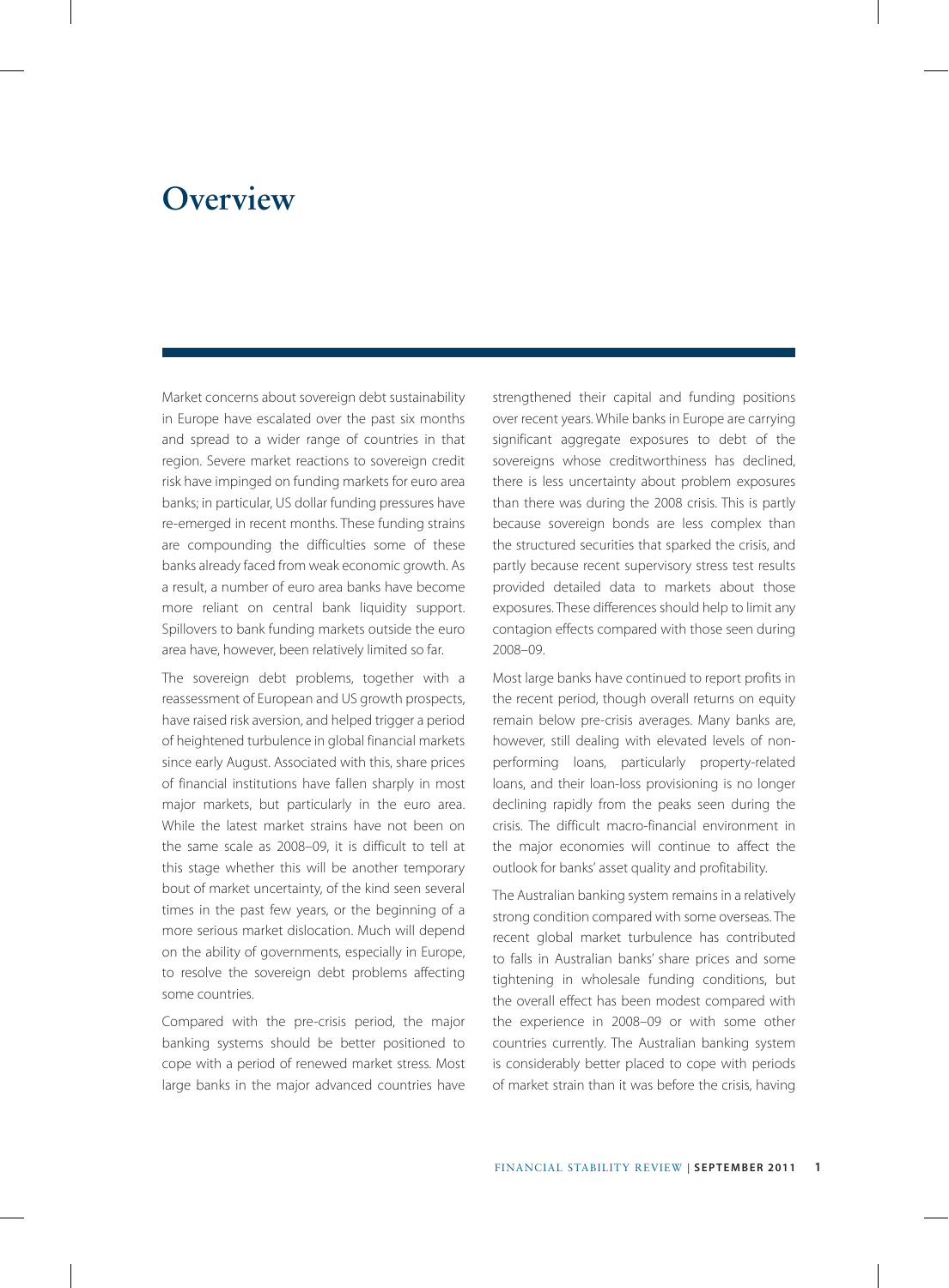substantially strengthened its liquidity, funding and capital positions in recent years. Growth in bank deposits is continuing to outpace growth in credit, and the major banks are ahead of schedule on their term wholesale funding plans. Profitability for the major banks has continued to increase to around pre-crisis levels, mainly due to further declines in charges for bad and doubtful debts. However, the scope for banks' domestic balance sheets to expand is likely to be more limited than in the years preceding the crisis, given the more cautious approach of the household and business sectors towards leverage. Banks and their shareholders may therefore need to adjust their return expectations to be consistent with an environment of slower credit growth.

Despite the relatively favourable macroeconomic environment and low level of unemployment, the ratio of Australian banks' non-performing assets to total assets remains close to its recent peak, though it is well below the levels seen in the early 1990s and those currently experienced in many other developed countries. Business loans still account for the bulk of banks' non-performing loans, but there has been some reduction in these recently. In contrast, the non-performing share of banks' housing loans has drifted higher since late 2010. The bulk of non-performing housing loans are well collateralised and therefore not likely to lead to material losses.

The insurance industry in Australia has coped well with the elevated levels of claims from the natural disasters at the start of 2011, assisted by robust reinsurance arrangements. Profits of these firms declined in the March quarter, but have since recovered. However, their costs of reinsurance have risen, and at least some of the increase is already being passed on to customers.

The household sector in Australia is continuing to exhibit a more cautious approach to its spending and borrowing behaviour than prior to the crisis. The household saving rate increased further over the past year and debt has continued to grow at a rate broadly in line with income growth. This relative

caution may partly be motivated by recent volatility in households' net asset position following a long period of rapid expansion. Around half of mortgage borrowers are continuing to make substantial excess principal repayments, which is improving their resilience to any change in financial conditions. Even so, household indebtedness remains quite high, as does the aggregate debt-servicing ratio, though both are below their recent peaks. While the mortgage arrears rate drifted up over the first half of the year, it nonetheless remains at a low level by international standards and in absolute terms. The rise has mainly related to loans taken out prior to 2009, when banks' lending standards were weaker; newer loans are performing well despite the increase in interest rates over the past couple of years.

The business sector is also experiencing mixed conditions: mining and related sectors continue to benefit from the resources boom, while other sectors, including retail, are facing pressures from subdued domestic household spending and the high exchange rate. Sectoral measures of profits and business confidence have therefore diverged. Having deleveraged considerably, the business sector is in a stronger financial position overall than it was several years ago. Businesses' demand for external funding remains weak. This is partly because the business sector has been able to finance a larger share of its investment through internal funding in recent years, as much of that investment has been concentrated in sectors such as mining, where profitability has increased the most.

Regarding financial regulatory issues, national authorities are in the process of deciding how best to implement the Basel III bank capital and liquidity reforms. The Australian Prudential Regulation Authority (APRA) recently published a consultative document on how it intends to implement the Basel III capital reforms in Australia. Given that the Australian banking sector has already substantially bolstered its capital position in recent years, it is well placed to meet the new standards. APRA has therefore proposed a faster timetable for adoption